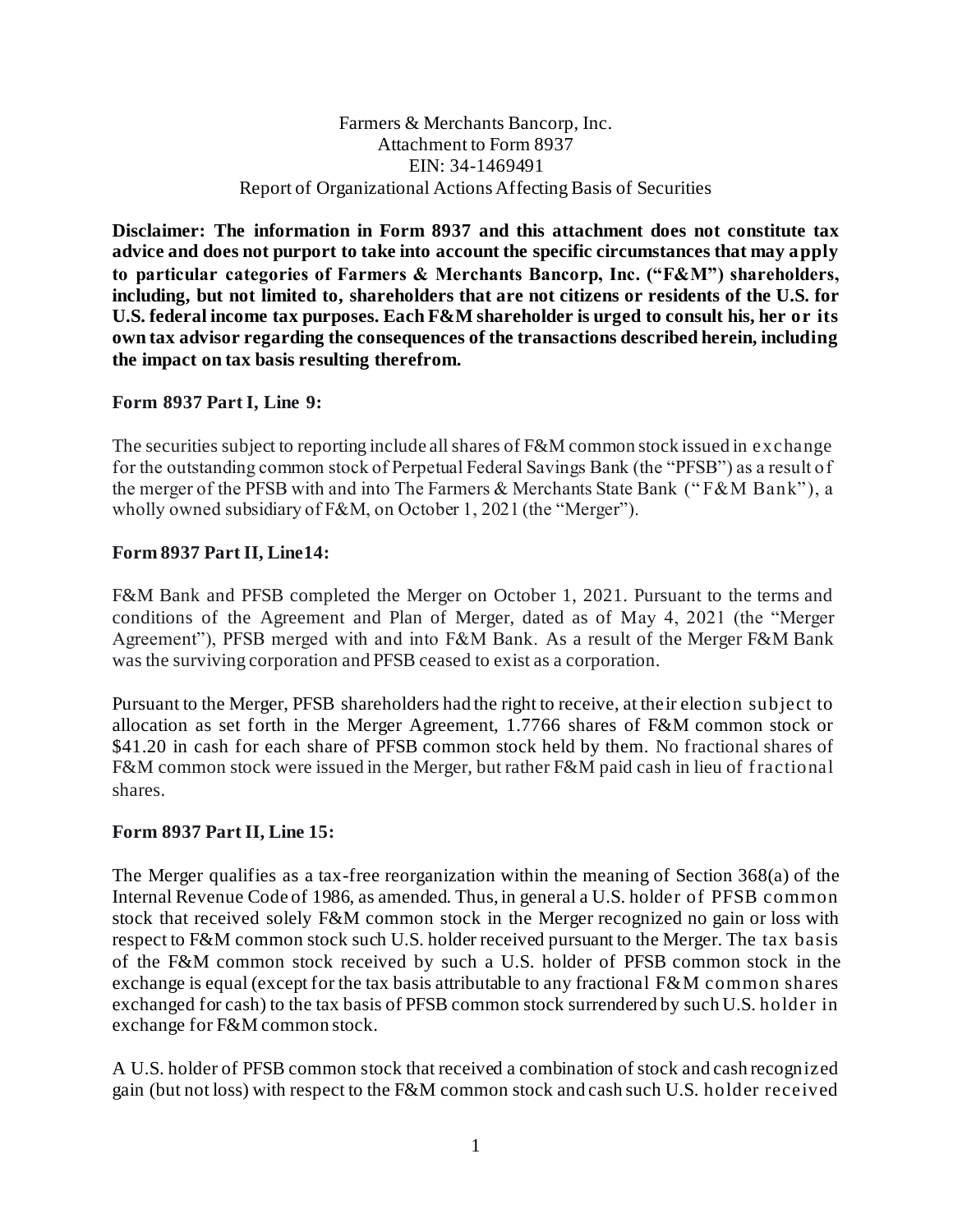pursuant to the Merger, in an amount equal to the lesser of (i) the amount by which the sum of the fair market value of the F&M common stock (see Part II, Line 16 below) and the amount of cash received by such U.S. holder (other than cash received in lieu of a fractional F&M common share), exceeded such U.S. holder's basis in its PFSB common stock, and (ii) the amount of cash received by such U.S. holder (other than any cash received in lieu of a fractional F&M common share). The tax basis of the F&M common stock received by such a U.S. holder of PFSB common stock in the Merger (including a fractional F&M common share, if any, deemed issued and redeemed by F&M) will be the same as the tax basis of the PFSB common stock surrendered in exchange for the F&M common stock and cash, reduced by the amount of cash received by such U.S. holder in the Merger (other than any cash received in lieu of a fractional F&M common share), and increased by any gain recognized by such U.S. holder in the Merger, (excluding any gain or loss resulting from the deemed issuance and redemption of a f ractional F&M common share).

# **Form 8937 Part II, Line 16:**

Refer to the description of the basis calculation described in Part II, Box 15 above. The September 30, 2021 closing price of a single share of F&M common stock on the Nasdaq Capital Market was \$22.40.

# **Form 8937 Part II, Line 17:**

The Merger was structured to qualify as a "reorganization" within the meaning of Section 368(a) of the Internal Revenue Code, as amended. In general, the income tax consequences to the shareholders are determined under Internal Revenue Code sections 354 an d 361 of the Code.

### **Form 8937 Part II, Line 18:**

A U.S. holder of PFSB common stock that received solely cash in exchange for all of its PFSB common stock could recognize a loss for federal income tax purposes if the amount of cash received was less than the U.S. holder's tax basis in PFSB common stock surrendered in exchange for the cash. A U.S. shareholder of PFSB that received cash in lieu of a fractional share, likewise could recognize loss if the cash received was less than the tax basis in the fractional share surrendered in exchange for the cash. A U.S. shareholder that received only F&M common stock, or a combination of F&M common stock and cash, pursuant to the Merger cannot recognize a loss with respect to the PFSB common stock surrendered in the Merger. The deductibility of capital losses under tax law is subject to various limitations.

### **Form 8937 Part II, Line 19**:

In general, any adjustment to the tax basis of F&M common stock received as a result of the completion of the Merger should be reported in the taxable year which includes October 1, 2021. A calendar year shareholder would report the transaction on a 2021 federal income tax return.